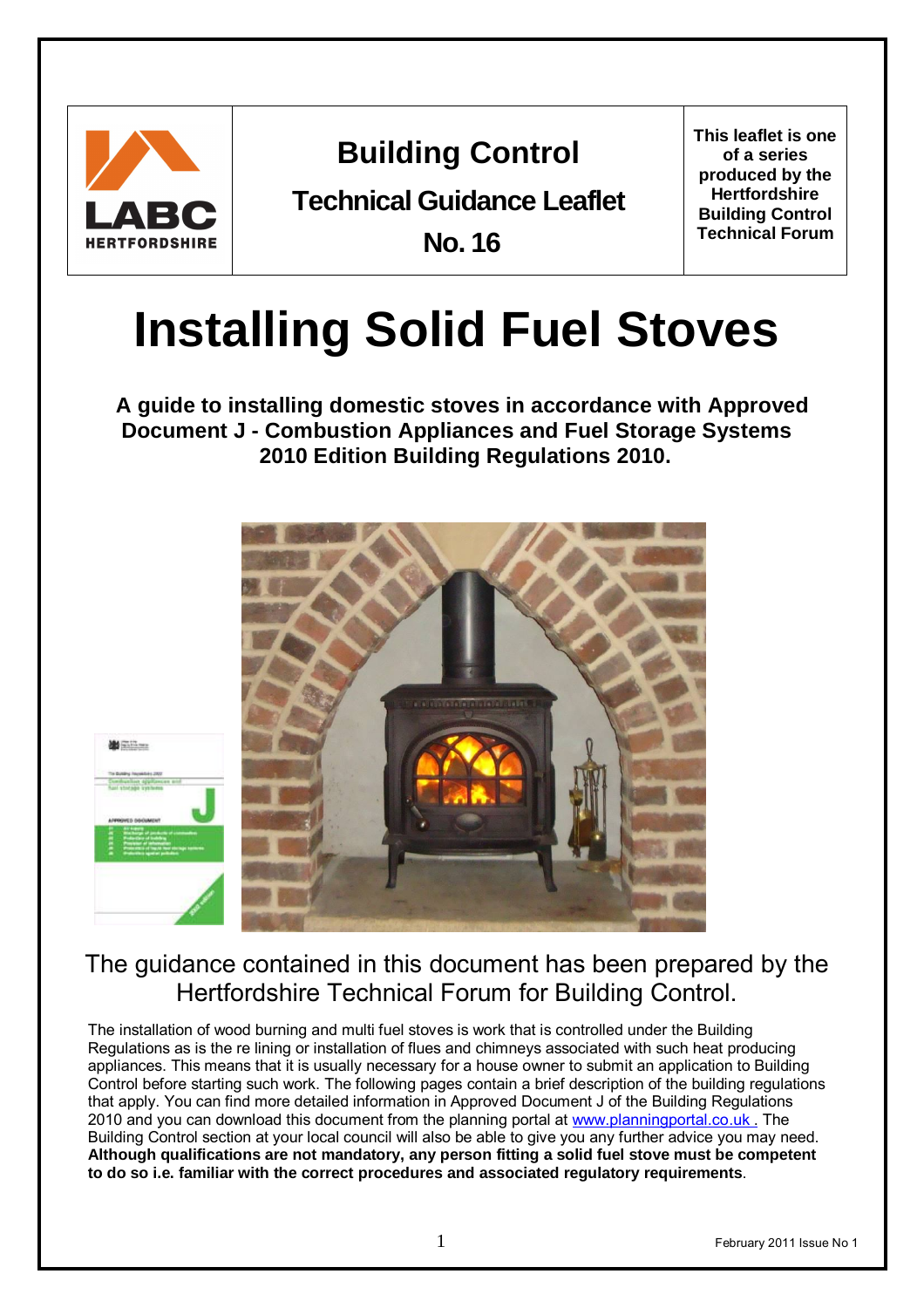### Hertfordshire Technical Forum for Building Control Guide to Installing Solid Fuel Burning Stoves

#### **INDEX**

| Page | <b>Subject</b>                                                                                 |  |
|------|------------------------------------------------------------------------------------------------|--|
| 2    | Competent persons schemes                                                                      |  |
| 3    | Applications to Building Control<br>Connecting to existing chimneys<br>Re lining chimneys      |  |
| 4    | Stove flue sizes<br>New masonry chimneys                                                       |  |
| 5    | Single wall flue pipes<br>Factory made metal chimneys                                          |  |
| 6    | Outlets from flues and chimneys<br>Hearths for stoves                                          |  |
| 8    | <b>Ventilation for stoves</b><br>Positioning ventilation for a stove                           |  |
| 9    | Notice plates                                                                                  |  |
| 10   | Carbon Monoxide Alarms<br>Commissioning check list<br>Planning permission<br>Other information |  |

#### **Note on Thatched Roofs**

 This guide does not cover installations in properties with thatched roofs or other roofs with easily ignitable finishes. You can find relevant information in the HETAS Information paper 1/007  *Chimneys in Thatched Properties* or by calling your local Building Control office*.* 

#### **Competent Persons Schemes**



 Some installing companies are registered with a government approved 'competent persons scheme' that enables them to self certify their own work as compliant with the relevant regulations. If you choose to have your stove installed by such a company then you will <u>not</u> need to submit an application to Building Control. The most common scheme provider for such work is HETAS ( <u>www.hetas.co.uk</u> ). Make sure that the installer is listed as registered and leaves you with a certificate of compliance at the end of the job.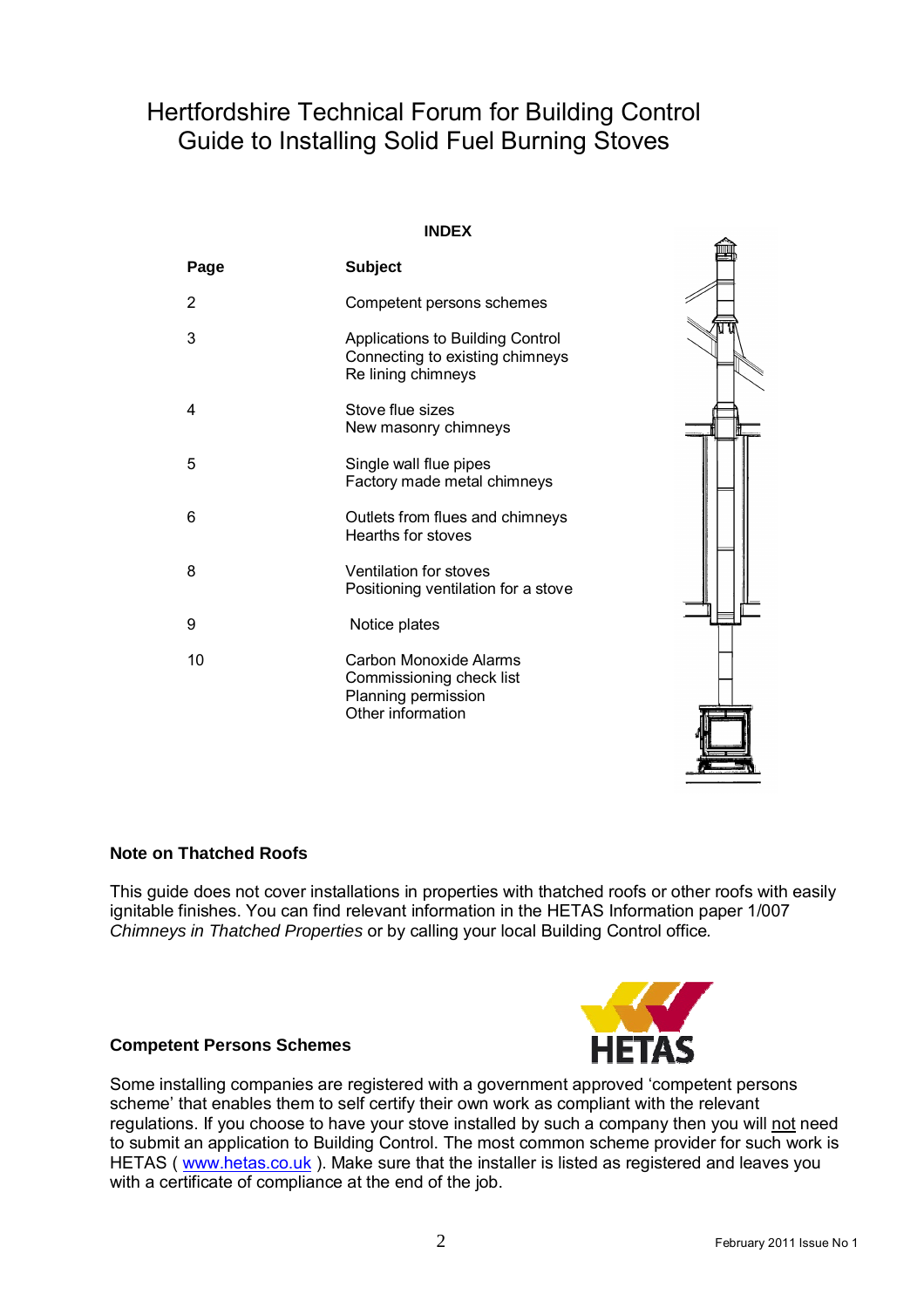#### **Applications to Building Control**

 For other installations it is necessary for an owner to make an application for Building Regulations permission. This involves filling in an application form, sending it with the necessary fee and details of the installation to your district or borough council. A 'Full Plans' application needs to include full details and specifications of the stove and associated information to demonstrate compliance. You may alternatively submit a 'Building Notice' application. With the latter it is not essential that you include details and specifications although Building Control may request these when the work starts. A disadvantage of the latter method is that the installer will not have approved specifications to work to. This can cause problems when Building Control later inspects the work. Relevant forms and fee information are available from your local authority offices.

 When you start work following approval of your application you are legally obliged to notify the council. A Building Control Surveyor will inspect the works to ensure compliance and on satisfactory completion you will receive a certificate confirming that they are satisfied that the work complies. This may be an important document should you later decide to sell your property.

#### **Connecting to Existing Chimneys**

 An existing chimney must be given a visual inspection to check that it is in good order, clear of obstructions such as dislodged masonry or bird's nests and is of a suitable size and type for the appliance you plan to install (see below). It will probably be necessary to sweep the flue which should always be done anyway before fitting a stove or lining a chimney. Old chimneys are often very inefficient and particularly if unlined, can leak products of combustion and tars through the chimney walls. It is quite common to find that old chimneys are in a poor condition due to the flue surface and mortar joints being eaten away by corrosive condensates and soot deposits. It was only in 1965 that Building Regulations required that all new chimneys had to be built with suitable flue liners of the correct flue size to protect the chimney structure.

 It is therefore very wise to have any old chimney you are using checked for its condition and particularly if you are planning to re-open an old chimney after many years of not being used. A smoke test should then be carried out to establish whether there is any major fault that can cause products of combustion to leak through the chimney walls. The correct procedure for a smoke test is described in The Herts Technical Forum's Guidance Note 8 Commissioning of Heat Producing appliances. The general condition of the chimney in terms of structural stability should also be checked, as well as making sure it is wind and water tight.

#### **Re Lining Chimneys**

 Carrying out the above checks should identify any repair work that is needed and it is often necessary to have the chimney fitted with a new liner, which should improve both performance and safety. There are many factory made relining systems available made from clay, ceramics or refractory concrete consisting of pumice or kiln burnt aggregate bonded with high alumina cement. These liners are simply lowered down the chimney on guide ropes with locating bands at the joints. The gap between the liners and chimney is then backfilled with an insulating lightweight concrete. Whilst this type of lining offers a long life, the existing flue opening has to be large enough for the correct sized liners to be installed and it is necessary to open up the chimney to install bends causing disruption and the need to make good and redecorate.

 Re lining with steel is an alternative method with advantages and disadvantages. Not to be confused with single skin liners for gas, multifuel flexible liners are double skinned and made from an extremely high quality stainless steel, usually 904L or 316Ti (Titanium) grade. They are smooth on the inside, corrugated on the outside and must be installed the correct way up.. They are simply lowered down or pulled up the chimney and can go around most bends their slim profile enabling quick installation into chimneys where other systems might not easily fit. Their life can be reduced if abnormally high corrosive soot or condensate deposits are created and allowed to accumulate in the flue or have not been thoroughly removed from the walls of the existing chimney flue. The backfilling of the steel liner with insulation is not specifically mentioned in Approved Document J but is a good idea for efficient operation and a good 'chimney draw'.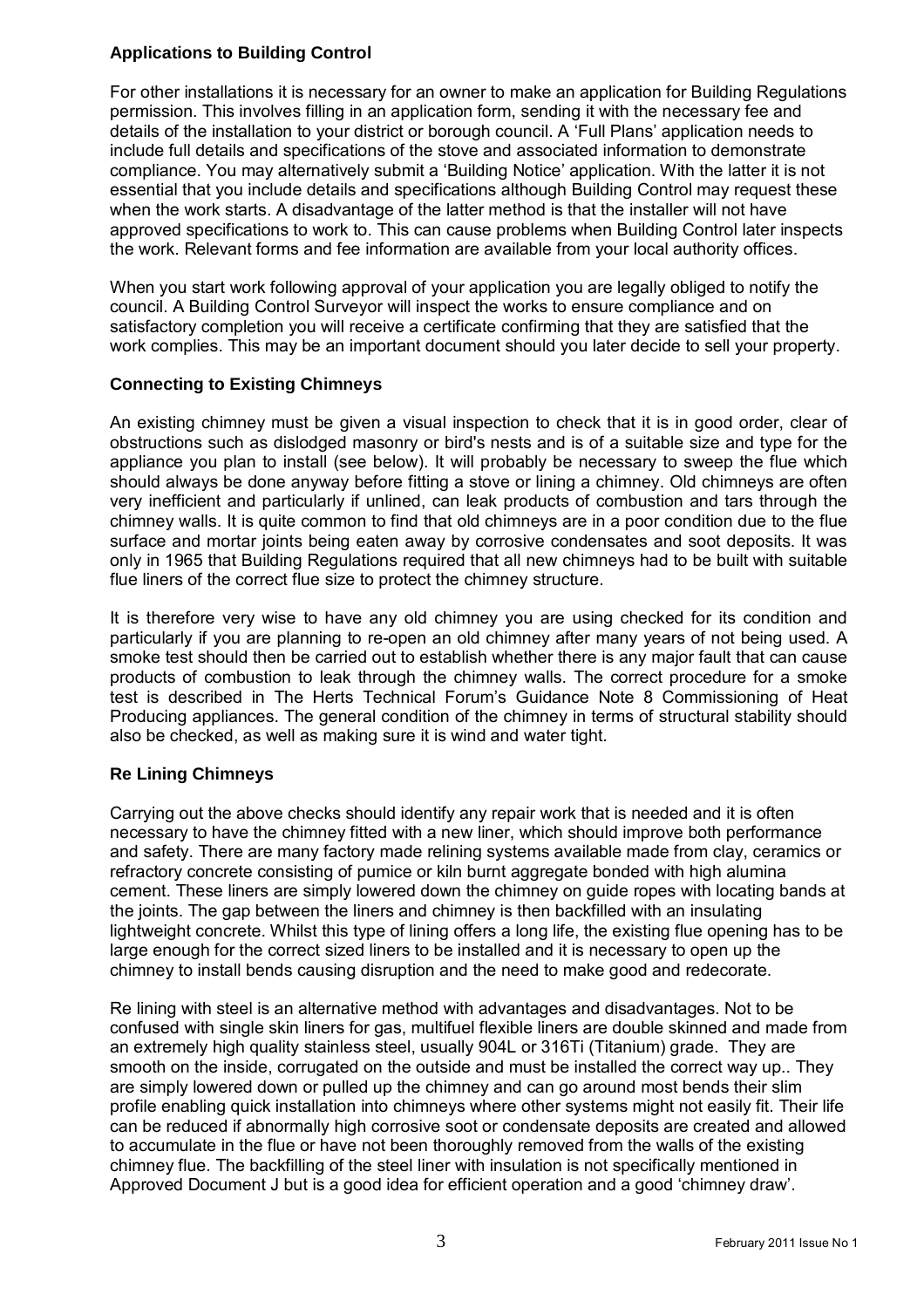Other re lining systems available include the use of pumped refractory concrete, spray on linings and ceramic coatings. Always check with HETAS or Building Control that such systems are regulations compliant.

#### **Stove flue sizes**

The flue size (diameter or cross sectional area) must not be smaller than the size of the stove outlet.

Building Regulations require that the minimum flue size for stoves is as follows: up to 20kW burning smokeless fuel - Minimum 125mm diameter. up to 30kW burning any fuel - Minimum 150mm diameter.

In the long term it is difficult to control the type of fuel that may be burned so we would strongly recommend that 150mm is the minimum size used.

If rectangular or square flues are used then they should have an equivalent cross sectional area and a minimum dimension of 100mm for straight flues and 125mm for flues with bends.

#### **New masonry chimneys**

These can be divided into two categories:

a) Conventional brick or masonry construction with either clay/ceramic liners certified to BS EN 1457 or refractory concrete flue liners certified to BS EN 1857. To form a chimney, the liners have to be surrounded with at least 100mm thick brick, block or stonework with the gap in between filled with insulating concrete ie leca, vermiculite, or perlite (unless manufacturers guidelines say otherwise).

b) Prefabricated chimney block systems certified to BS EN 1858 comprise an inner liner of concrete or clay / ceramic as specified above and an outer block of insulating concrete. Chimney blocks are designed to be used as a building unit and can normally accommodate a range of appliances.

New masonry chimneys should be constructed with flue liners and components that are suitable for the stove being fitted. The steel products used for re lining are not acceptable in new chimneys. Manufacturers' installation instructions must be closely followed.

New chimneys need to be constructed off suitable foundations They should incorporate a damp proof course just above ground level and appropriate weathering where passing through the roof. Further information on the latter can be found on the Lead Sheet Association's website at www.leadsheetassociation.org.uk . It is essential that adequate clearance is maintained from combustible material and this is indicated by the diagram below. Combustible material other than skirting boards such as joists, floorboards and rafters must be at least 40mm from the chimney masonry or 200mm from the inner surface of the flue.



#### **Diagram 1 - Chimneys – Separation from combustible materials**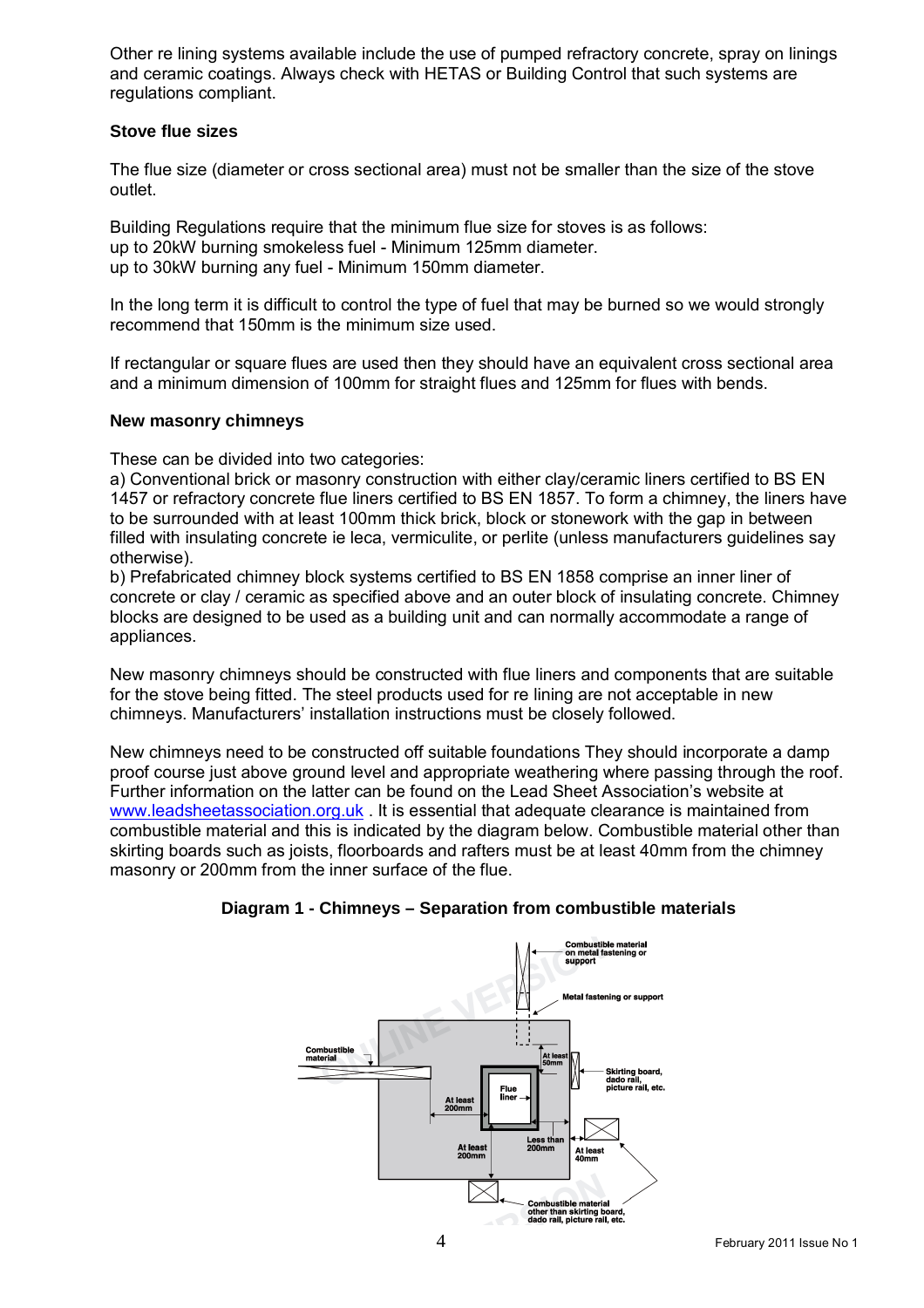#### **Single Wall Fluepipes**

Single wall enamelled steel pipes are traditionally used to connect the stove to the chimney system. They must be at least three times their diameter from combustible materials. For example a 150mm single skin flue pipe must be at least 450mm from combustible materials (in fact the actual figure is a little higher as this clearance is based on external diameter). The combustible material can be heat shielded in which case the flue must be at least 1.5 times it's external diameter away from the heat shield, the heat shield must extend at least 1.5 times the flue's external diameter to each side of the flue, and there has to be an air gap of at least 12mm between the shielding material and the combustible material. Cement based fire protection boards can be used for this purpose.



**Diagram 2 - Single Skin Flue pipes – clearance from combustible materials**

Whilst there is currently no maximum or minimum length specified for a single skin flue pipe that connects a stove to a chimney, it is not permitted to extend beyond the room containing the stove. The length is best kept to a minimum as heat will transfer to the room from the uninsulated flue pipe. This leaves the flue gases colder reducing the 'draw' and allowing a faster accumulation of soot and tar deposits in the chimney.

#### **Factory Made Metal Chimneys**

These systems are used as an alternative to masonry chimneys and consist of interlocking sections with a stainless steel outer casing surrounding high performance insulation and a flue liner made of stainless steel. Some systems have a ceramic or refractory concrete flue liner which offers better resistance to corrosion. Products must meet the requirements of BS EN 1856- 1: 2009. The metal lined systems should give a normal life of 10 to 15 years or more when correctly installed, operated and maintained. However, prolonged periods of slow burning particularly using solid fuels, combined with inadequate cleaning of the flue can cause corrosion damage which may reduce the expected life of the liner.

Liners should have a designation of T400 N1 D Vm L40040 Gxx where L40040 is the minimum material specification in the National Annex to BS EN 1856-1 and xx is the necessary separation from combustible materials in millimetres. As for other systems, the manufacturer's installation instructions must be followed exactly ensuring adequate support and provision for expansion. There must be access via inspection hatches at least 300mm square in area to enable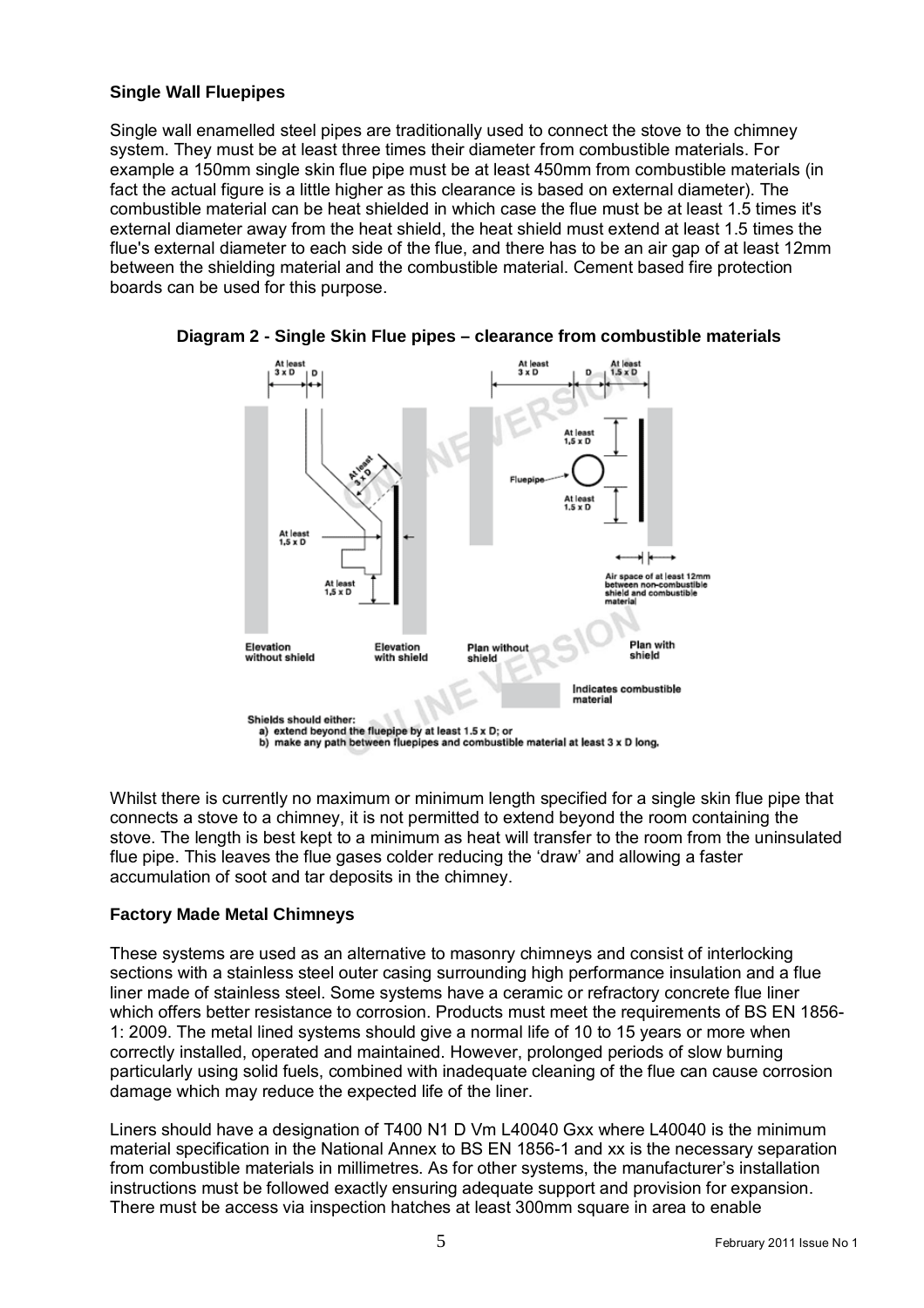commissioning and maintenance checks to confirm that the flue is continuous, all joints are correctly assembled and gas tight and the flue is adequately supported.

Where passing through a cupboard, room or roof space the metal chimney must be guarded to prevent any combustible material coming to within the xx separation distance mentioned above. Where passing through a floor, manufacturers supply fire stop components to space the chimney from the timber and maintain the fire resistance of the floor. These are usually of the ventilated type however unventilated components are available giving a level of safety from smoke penetration to the room above should a fire occur

#### **Outlets from Flues and Chimneys**

The flue gases from the stove must be able to discharge freely without presenting a fire or health hazard, whatever the wind conditions. To get a good chimney draw the flue outlet needs to be positioned above the zones over the roof surface and around buildings where wind eddies and down drafts can occur

The Approved Document gives comprehensive guidance on how this is achieved. Diagram 3 below illustrates the safe zones for flue outlets in relation to tiled or slated roofs with no factors that may increase wind currents.

#### **Diagram 3 – Flue Outlet Positions – Normal Roofing Materials and Normal Circumstances**



**4) For the purposes of diagram 3 the outlet position is measured to the point of discharge or to 150mm above the insulation whichever is the lower**

**5) For roofs covered with combustible materials like thatch or shingles that are easily ignited the Approved Document gives guidance on the larger clearances that are necessary.**

**6) The dimensions stated may need to be increased to deal with the effects on air currents of higher wind** 

**exposure, adjacent tall buildings, high trees or high ground. In other words conformance with the** 

**recommendations does not guarantee that the requirements will be met.**

#### **Hearths for Stoves**

The purpose of a hearth is to provide a slab of non-combustible material for the stove to stand on that protects any combustible materials underneath and around from the heat of the stove and from any burning fuel that might accidentally fall out of it.

The perimeter of the hearth should be clearly defined – This can be achieved using a raised edge or by raising the level of the hearth in relation to the floor.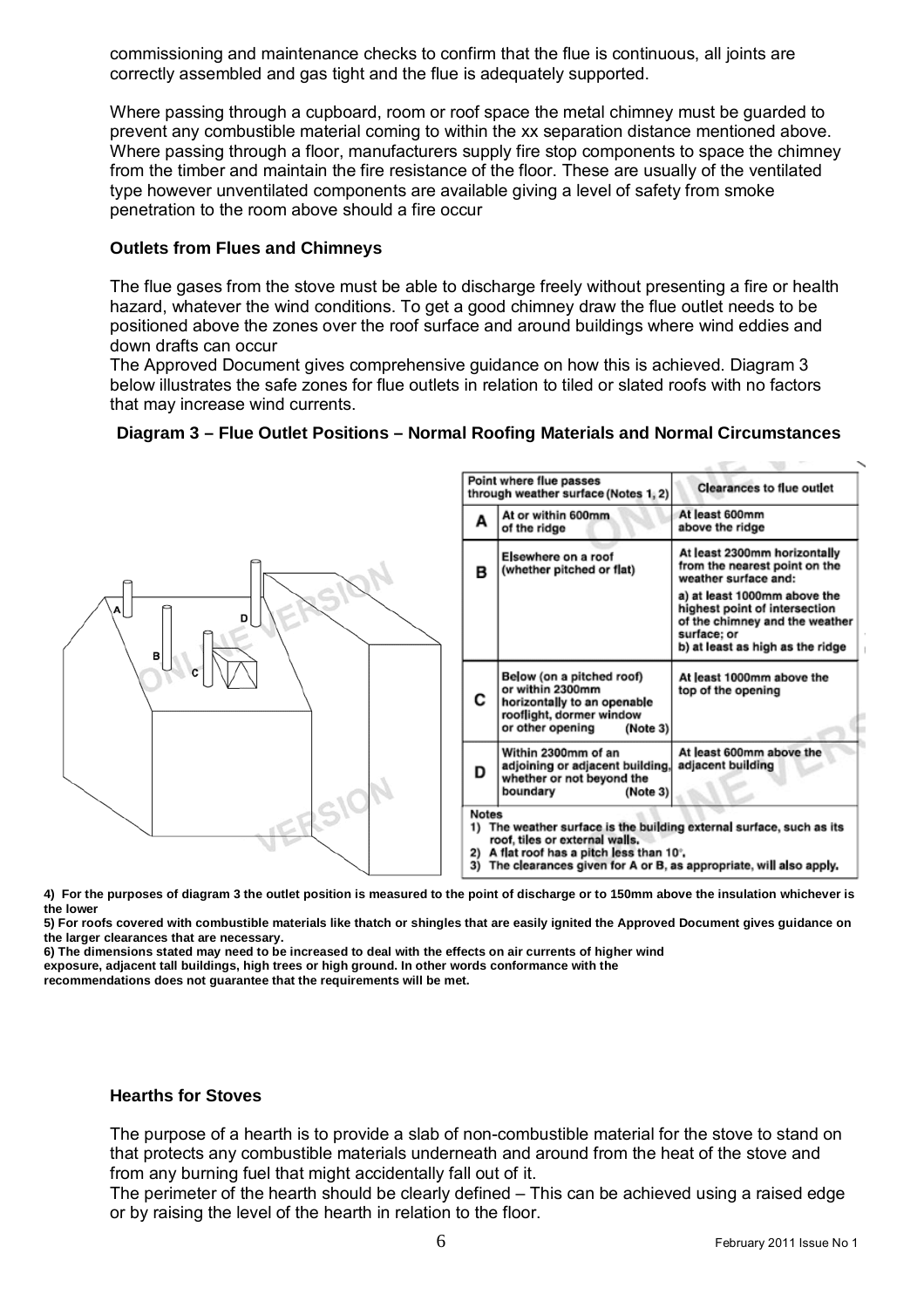

The stove must sit on a hearth extending a minimum of 150mm (6") out from the stove at the sides and 300mm (12") in front. Theoretically the frontal distance can be reduced to 225mm if the stove is not designed to be run with the door open. As most stoves can be run with the door open the 300mm dimension should be used in most cases. The minimum size for a hearth for a freestanding stove (not in a recess) is 840 x 840mm.





If the hearth is on a combustible floor it must be at least 250mm thick. This is reduced to 125mm if there is a 50mm air gap underneath it (as diagram 5)

If the hearth is on a solid concrete floor slab or pre cast beam and block type floor then the total thickness of the hearth and floor must be 125mm. Combustible insulation should not be placed under this or the total thickness should be increased to 250mm. In all cases above, if a stove has been tested and shown not to raise the hearth temperature to over 100 degrees centigrade then a 12mm hearth may be used.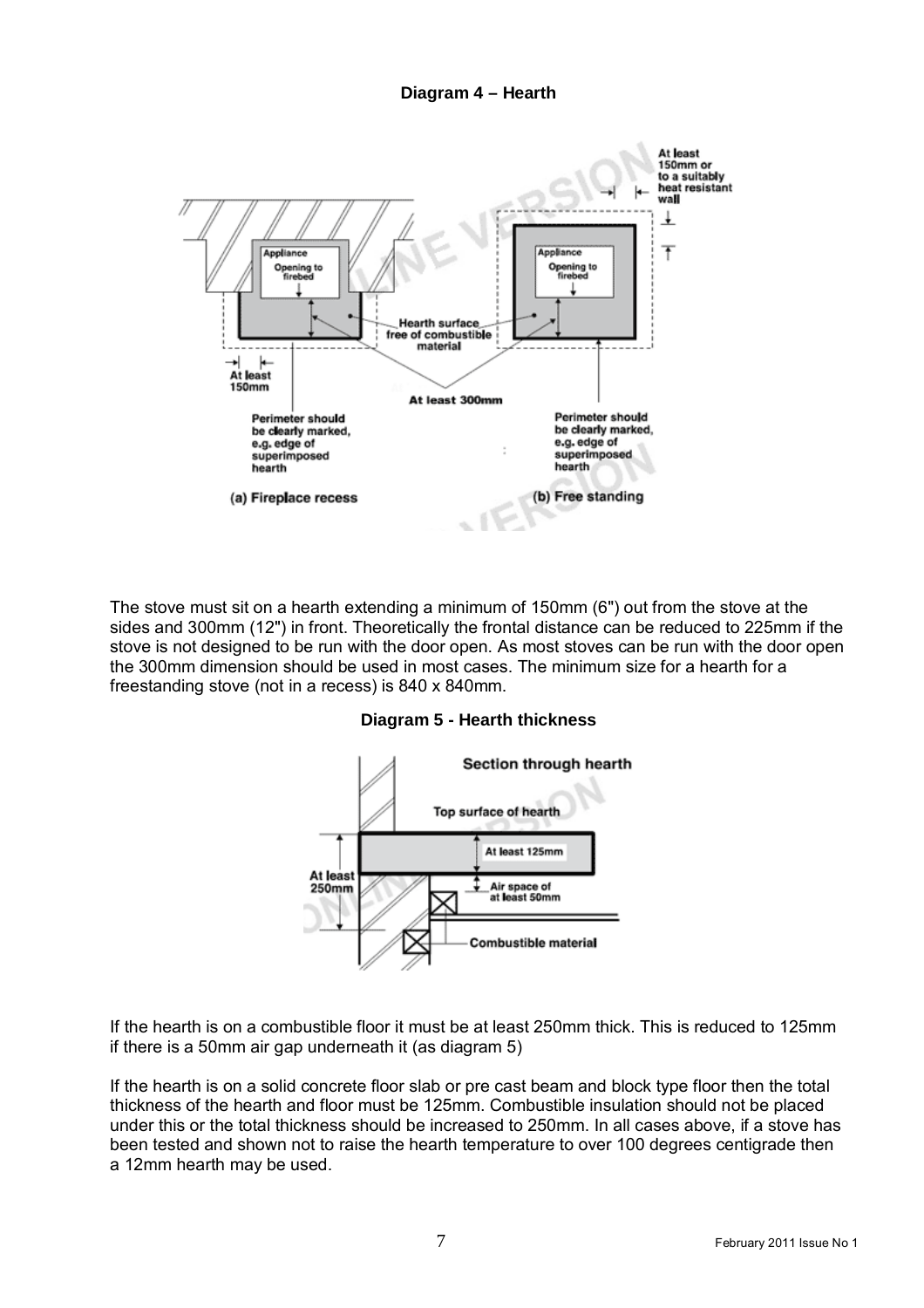#### **Ventilation for stoves**

A very important part of installing a stove is ensuring that there is a permanent source of air to enable the combustion process to take place efficiently and safely. Without an air supply stoves are harder to light and can emit smoke into the room. A good chimney draw is reliant on there being a ready supply of air to make up the volume that passes up the chimney with the products of combustion. In extreme circumstances where ventilation is inadequate, incomplete combustion can result in carbon monoxide production due depletion of oxygen. If this highly toxic colourless and odourless gas accumulates in a room it can lead to serious health risks that are potentially fatal. (see CO alarms below)

In recognition of this, Document J lays down stringent standards for providing a permanent combustion air supply to the room containing the stove. These are varied to suit the type of house and the appliance's rated output. Recent building regulations standards for energy efficiency have resulted in buildings becoming more airtight to prevent uncontrolled loss of heat. Such properties need additional ventilation as they can not rely on natural air leakage as can the majority of older properties. Table 1 below shows the ventilation areas needed

| Stove with a draught stabiliser fitted  | Air permeability $> 5.0$ m <sup>3</sup> /h.m <sup>2</sup><br>300mm <sup>2</sup> for each kW up to 5kW<br>850mm <sup>2</sup> for each kW thereafter.                                                        |  |  |
|-----------------------------------------|------------------------------------------------------------------------------------------------------------------------------------------------------------------------------------------------------------|--|--|
|                                         | Air permeability $\leq 5.0$ m <sup>3</sup> /h.m <sup>2</sup><br>850mm <sup>2</sup> for each kW                                                                                                             |  |  |
| Stove with no draught stabiliser fitted | Air permeability $> 5.0$ m <sup>3</sup> /h.m <sup>2</sup><br>550mm <sup>2</sup> for each kW above<br>5kW<br>Air permeability $\leq 5.0$ m <sup>3</sup> /h.m <sup>2</sup><br>550mm <sup>2</sup> for each kW |  |  |

|  | <b>Table 1 - Air Supply for Stoves</b> |  |
|--|----------------------------------------|--|
|  |                                        |  |

A house built before 2006 is unlikely to have an air permeability of less than 5.0m<sup>3</sup>/h.m<sup>2</sup> unless it has had a lot of work done to it (eg double glazing throughout, draught proofing to doors and letterboxes, etc). A house built after 2006 is likely to have had an air permeability test result and your local Building Control office may well have records of the test result.

Some stoves have provisions for drawing outside air directly in through a duct. Otherwise the vent should be placed in such a way that it cannot be easily blocked and so that house residents are not tempted to block it off to reduce draughts or noise. If the vent is close to the stove then draughts are reduced and the room feels warmer. The vent areas in the table relate to 'free area' and not simply the cross sectional area of the air brick or louvered cowl fitted. These products are usually stamped with the free area that they can provide but as a guide a single 215mm x 65mm plastic air brick provides around 6,000mm<sup>2</sup>. Equal sized clay air bricks give as little as 1,300mm<sup>2</sup>. If there is a mesh to guard against pest/mice etc coming through the vent then the mesh size must be no less than 5mm

#### **Positioning Ventilation for a Stove**

The vent can be placed in the walls, ceiling or floor of the room. As illustrated in Diagram 6 it does not have to be in the same room as the stove i.e. ventilation can be provided to another room which itself has permanent ventilation to the outside. A well ventilated roof space or under floor void can provide a convenient source from which to draw a supply of combustion air

Proprietary vents are available (see diagram 7) that can be installed using a 125mm core drill. They incorporate a series of baffles inside the duct to reduce wind noise etc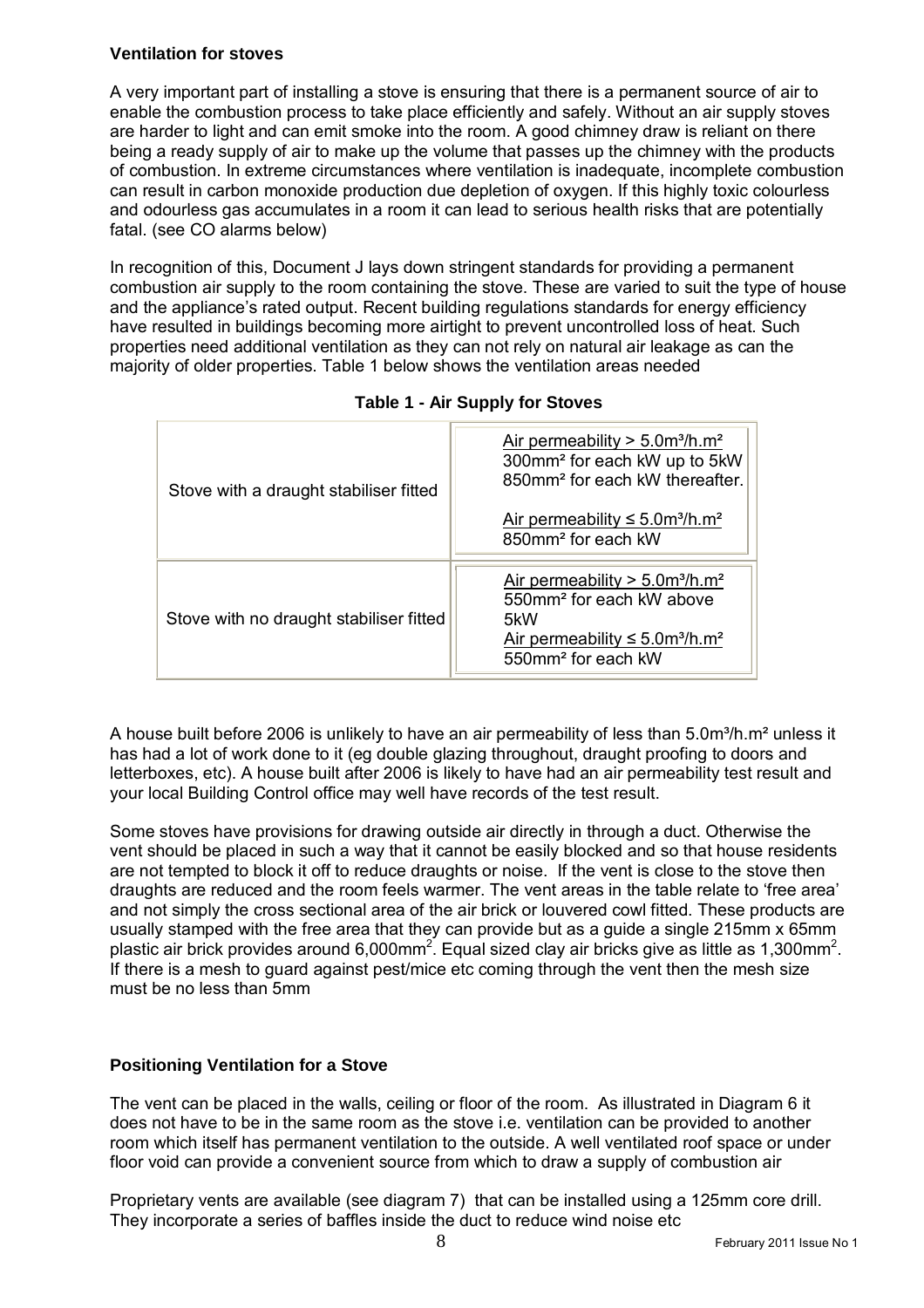

#### **Notice Plates**

When a new or replacement hearth, flue or chimney is constructed or extended or a flue is re lined, the regulations require that a notice plate is fitted giving information essential to the correct application and use of these facilities. This must permanently posted in the building in a location such as:

- a. by the electricity consumer meter
- b. by the water stop-cock
- c. by the hearth or flue that it describes

The notice plate shows the position of the hearth and/or flue and gives essential information about the materials used such as the manufacturer and flue diameter.

| <b>Essential</b><br>information | <b>IMPORTANT SAFETY INFORMATION</b><br>This label must not be removed or covered                                                          |                                                                                            |  |  |  |
|---------------------------------|-------------------------------------------------------------------------------------------------------------------------------------------|--------------------------------------------------------------------------------------------|--|--|--|
|                                 |                                                                                                                                           | 20 Main Street<br>New Town                                                                 |  |  |  |
|                                 | The hearth and chimney installed                                                                                                          | lounge                                                                                     |  |  |  |
|                                 |                                                                                                                                           | decorative fuel effect gas fire<br>double skin stainless steel flexible, 200mm<br>diameter |  |  |  |
|                                 | Suitable for condensing appliance                                                                                                         | no<br>date                                                                                 |  |  |  |
| <b>Optional</b><br>additional   | Other information (optional)                                                                                                              | Designation of stainless steel liner stated by<br>manufacturer to be T450 N2 S D 3         |  |  |  |
| information                     | e.g. installer's name; product trade names,<br>installation and maintenance advice, European<br>chimney product designations, warnings on |                                                                                            |  |  |  |
|                                 | performance limitations of imitation elements<br>e.g. false hearths.                                                                      |                                                                                            |  |  |  |

**Diagram 8 – Example notice plate for hearths and flues**